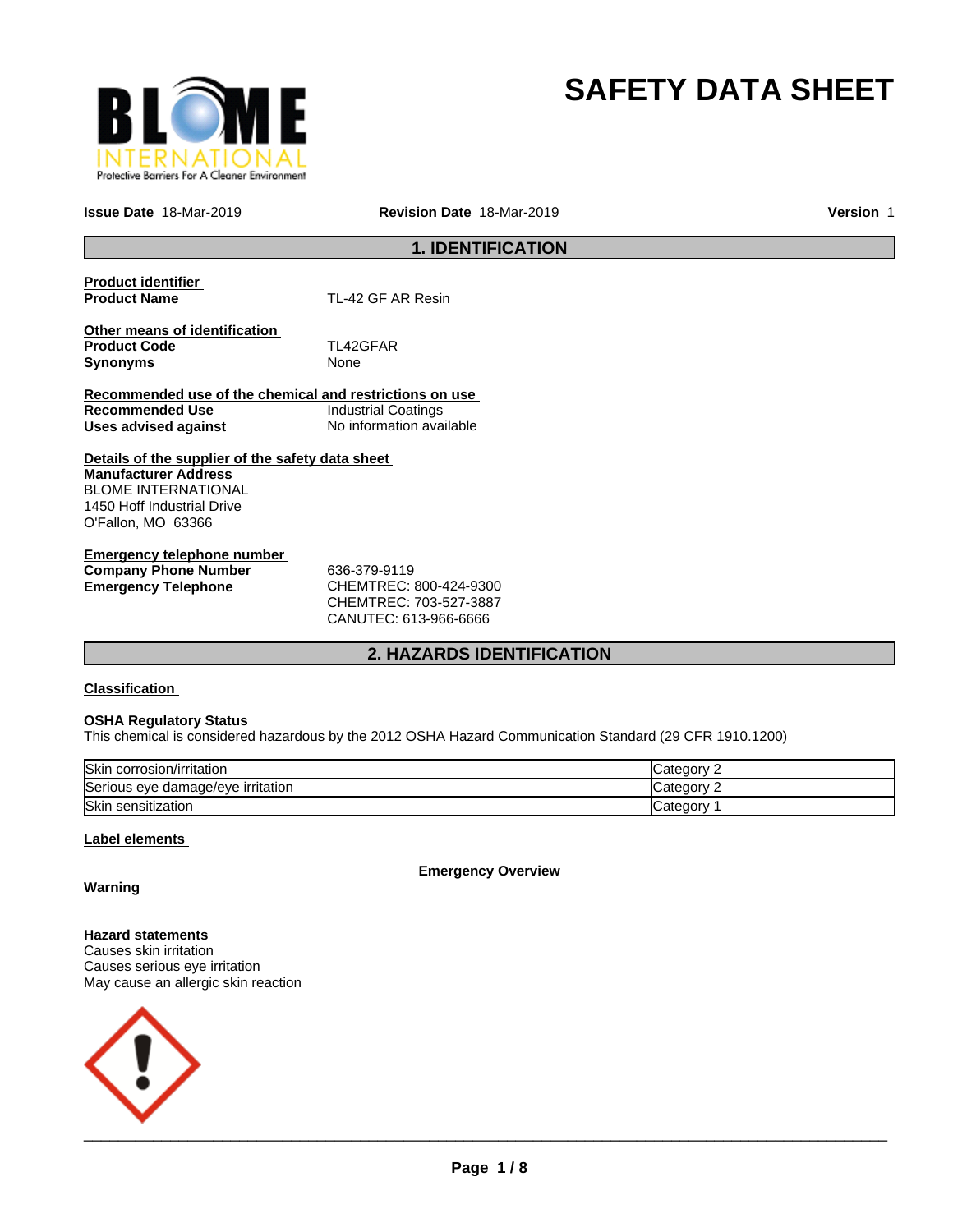#### **Appearance** viscous **Physical state** liquid **Odor** Slight Solvent

 $\overline{\phantom{a}}$  ,  $\overline{\phantom{a}}$  ,  $\overline{\phantom{a}}$  ,  $\overline{\phantom{a}}$  ,  $\overline{\phantom{a}}$  ,  $\overline{\phantom{a}}$  ,  $\overline{\phantom{a}}$  ,  $\overline{\phantom{a}}$  ,  $\overline{\phantom{a}}$  ,  $\overline{\phantom{a}}$  ,  $\overline{\phantom{a}}$  ,  $\overline{\phantom{a}}$  ,  $\overline{\phantom{a}}$  ,  $\overline{\phantom{a}}$  ,  $\overline{\phantom{a}}$  ,  $\overline{\phantom{a}}$ 

**Precautionary Statements - Prevention**

Wash face, hands and any exposed skin thoroughly after handling Wear protective gloves/protective clothing/eye protection/face protection Avoid breathing dust/fume/gas/mist/vapors/spray Contaminated work clothing should not be allowed out of the workplace

#### **Precautionary Statements - Response**

IF IN EYES: Rinse cautiously with water for several minutes. Remove contact lenses, if present and easy to do. Continue rinsing If eye irritation persists: Get medical advice/attention IF ON SKIN: Wash with plenty of soap and water Take off contaminated clothing and wash before reuse If skin irritation or rash occurs: Get medical advice/attention

#### **Precautionary Statements - Disposal**

Dispose of contents/container to an approved waste disposal plant

#### **Hazards not otherwise classified (HNOC)**

Not applicable

#### **Other Information**

Toxic to aquatic life with long lasting effects.

#### **Unknown acute toxicity**

11% of the mixture consists of ingredient(s) of unknown toxicity

# **3. COMPOSITION/INFORMATION ON INGREDIENTS**

#### **Substance**

Not applicable

#### **Mixture**

| <b>Chemical Name</b>                      | <b>CAS No</b> | Weight-%  |
|-------------------------------------------|---------------|-----------|
| Bisphenol A-epichlorohydrin polymer *     | 25068-38-6    | $40 - 70$ |
| Aluminum oxide *                          | 1344-28-1     | $10 - 30$ |
| Glass, oxide, chemicals *                 | 65997-17-3    | $7 - 13$  |
| Alkyl (C12-C14) Glycidyl Ether *          | 68609-97-2    | $5 - 10$  |
| Titanium dioxide *                        | 13463-67-7    | - 5       |
| Silica, amorphous, precipitated and gel * | 112926-00-8   | - 5       |

\*The exact percentage (concentration) of composition has been withheld as a trade secret.

# **4. FIRST AID MEASURES**

#### **Description of first aid measures**

| <b>General advice</b> | If symptoms persist, call a physician. Do not breathe dust/fume/gas/mist/vapors/spray. Do<br>not get in eyes, on skin, or on clothing.                                                                                  |
|-----------------------|-------------------------------------------------------------------------------------------------------------------------------------------------------------------------------------------------------------------------|
| Eye contact           | Immediately flush with plenty of water. After initial flushing, remove any contact lenses and<br>continue flushing for at least 15 minutes. Keep eye wide open while rinsing. If symptoms<br>persist, call a physician. |
| <b>Skin contact</b>   | Wash off immediately with plenty of water for at least 15 minutes. Wash contaminated<br>clothing before reuse. If skin irritation persists, call a physician.                                                           |
| <b>Inhalation</b>     | Remove to fresh air. If symptoms persist, call a physician.                                                                                                                                                             |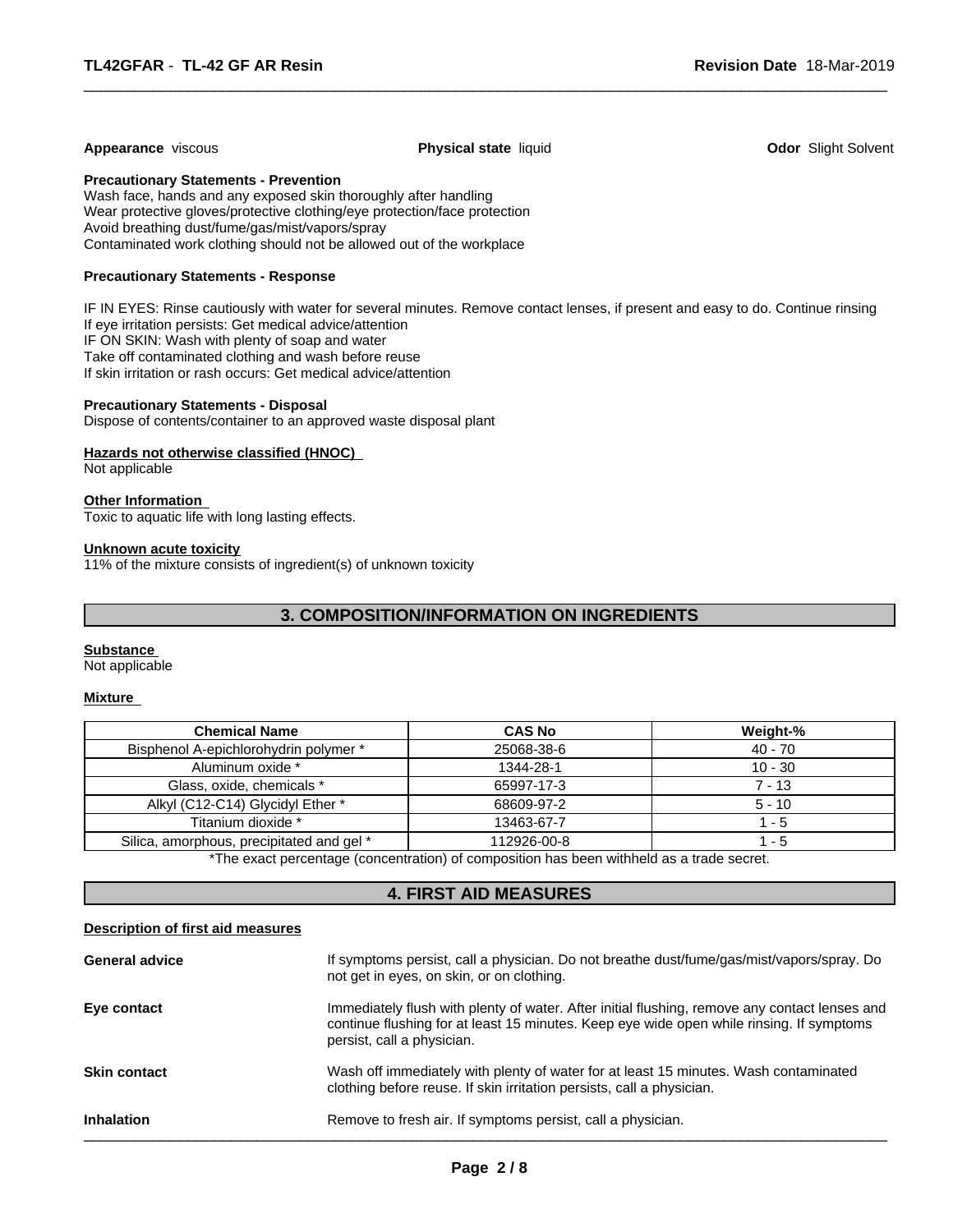| <b>Ingestion</b>                                                           | Rinse mouth. Drink plenty of water. Do not induce vomiting without medical advice. Never<br>give anything by mouth to an unconscious person. Call a physician or poison control center<br>immediately. |  |  |  |
|----------------------------------------------------------------------------|--------------------------------------------------------------------------------------------------------------------------------------------------------------------------------------------------------|--|--|--|
| Self-protection of the first aider                                         | Use personal protective equipment as required.                                                                                                                                                         |  |  |  |
| Most important symptoms and effects, both acute and delayed                |                                                                                                                                                                                                        |  |  |  |
| <b>Symptoms</b>                                                            | May cause redness and tearing of the eyes. May cause skin irritation. Redness.                                                                                                                         |  |  |  |
| Indication of any immediate medical attention and special treatment needed |                                                                                                                                                                                                        |  |  |  |
| Note to physicians                                                         | May cause sensitization in susceptible persons. Treat symptomatically.                                                                                                                                 |  |  |  |

 $\overline{\phantom{a}}$  ,  $\overline{\phantom{a}}$  ,  $\overline{\phantom{a}}$  ,  $\overline{\phantom{a}}$  ,  $\overline{\phantom{a}}$  ,  $\overline{\phantom{a}}$  ,  $\overline{\phantom{a}}$  ,  $\overline{\phantom{a}}$  ,  $\overline{\phantom{a}}$  ,  $\overline{\phantom{a}}$  ,  $\overline{\phantom{a}}$  ,  $\overline{\phantom{a}}$  ,  $\overline{\phantom{a}}$  ,  $\overline{\phantom{a}}$  ,  $\overline{\phantom{a}}$  ,  $\overline{\phantom{a}}$ 

# **5. FIRE-FIGHTING MEASURES**

#### **Suitable extinguishing media**

Use extinguishing measures that are appropriate to local circumstances and the surrounding environment. Dry chemical, CO2, sand, earth, water spray or regular foam.

**Unsuitable extinguishing media** Do not use a solid water stream as it may scatter and spread fire.

#### **Specific hazards arising from the chemical**

In the event of fire and/or explosion do not breathe fumes. May cause sensitization in susceptible persons. Thermal decomposition can lead to release of irritating and toxic gases and vapors.

**Explosion data Sensitivity to Mechanical Impact** None. **Sensitivity to Static Discharge** None.

#### **Protective equipment and precautions for firefighters**

As in any fire, wear self-contained breathing apparatus pressure-demand, MSHA/NIOSH (approved or equivalent) and full protective gear.

# **6. ACCIDENTAL RELEASE MEASURES**

#### **Personal precautions, protective equipment and emergency procedures**

| <b>Personal precautions</b>                          | Use personal protective equipment as required. Avoid contact with eyes and skin. Evacuate<br>personnel to safe areas. Keep people away from and upwind of spill/leak.                                                                                                               |  |
|------------------------------------------------------|-------------------------------------------------------------------------------------------------------------------------------------------------------------------------------------------------------------------------------------------------------------------------------------|--|
| <b>Environmental precautions</b>                     |                                                                                                                                                                                                                                                                                     |  |
| <b>Environmental precautions</b>                     | Prevent entry into waterways, sewers, basements or confined areas. Do not flush into<br>surface water or sanitary sewer system. Prevent further leakage or spillage if safe to do so.<br>Prevent product from entering drains.                                                      |  |
| Methods and material for containment and cleaning up |                                                                                                                                                                                                                                                                                     |  |
| <b>Methods for containment</b>                       | Prevent further leakage or spillage if safe to do so.                                                                                                                                                                                                                               |  |
| Methods for cleaning up                              | Use personal protective equipment as required. Dam up. Soak up with inert absorbent<br>material (e.g. sand, silica gel, acid binder, universal binder, sawdust). Take up<br>mechanically, placing in appropriate containers for disposal. Clean contaminated surface<br>thoroughly. |  |

#### **7. HANDLING AND STORAGE**

#### **Precautions for safe handling**

**Advice on safe handling** Use personal protective equipment as required. Ensure adequate ventilation, especially in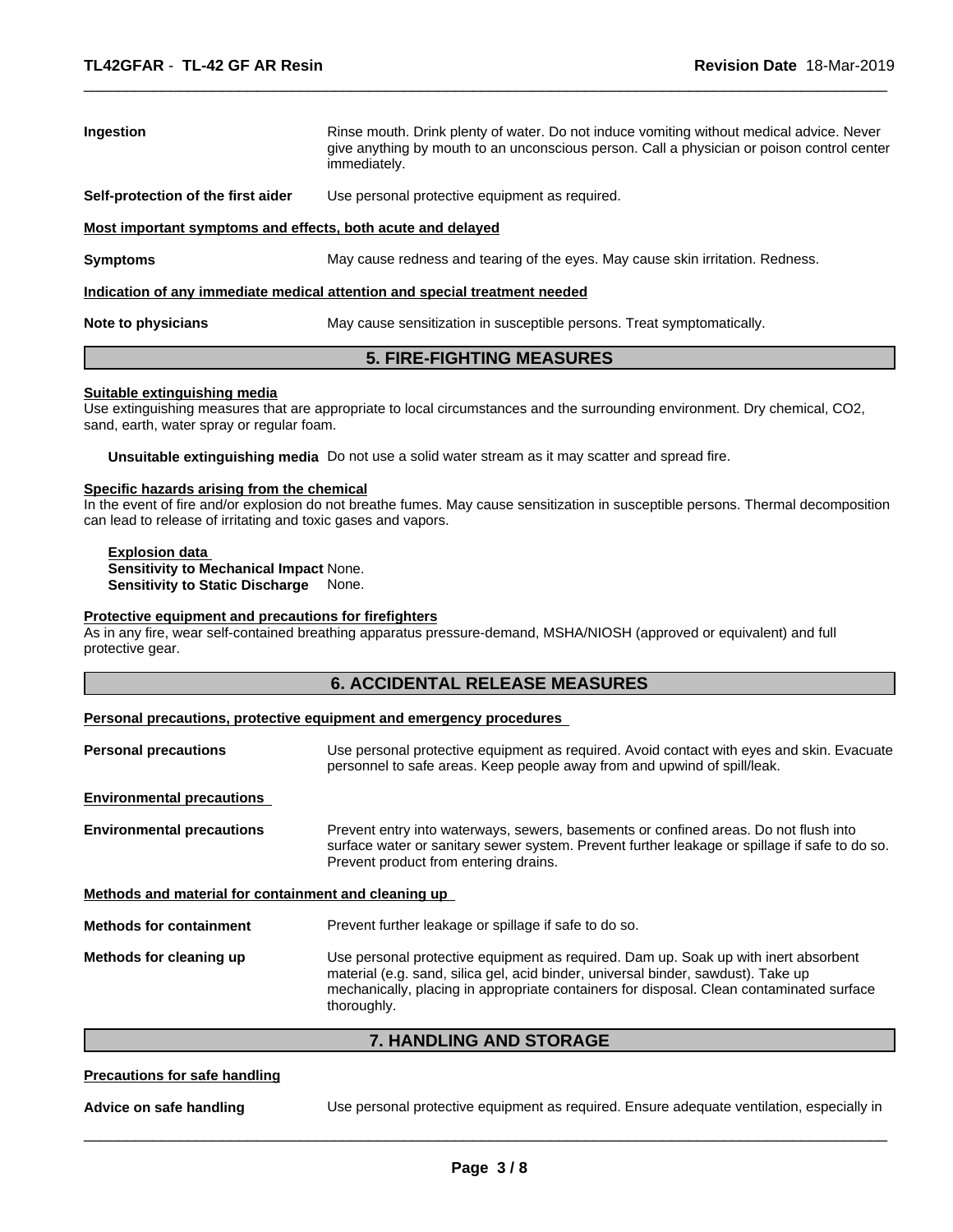confined areas. Use with local exhaust ventilation. Do not breathe dust/fume/gas/mist/vapors/spray.

 $\overline{\phantom{a}}$  ,  $\overline{\phantom{a}}$  ,  $\overline{\phantom{a}}$  ,  $\overline{\phantom{a}}$  ,  $\overline{\phantom{a}}$  ,  $\overline{\phantom{a}}$  ,  $\overline{\phantom{a}}$  ,  $\overline{\phantom{a}}$  ,  $\overline{\phantom{a}}$  ,  $\overline{\phantom{a}}$  ,  $\overline{\phantom{a}}$  ,  $\overline{\phantom{a}}$  ,  $\overline{\phantom{a}}$  ,  $\overline{\phantom{a}}$  ,  $\overline{\phantom{a}}$  ,  $\overline{\phantom{a}}$ 

#### **Conditions for safe storage, including any incompatibilities**

| <b>Storage Conditions</b> | Keep out of the reach of children. Keep containers tightly closed in a cool, well-ventilated<br>place. Keep in properly labeled containers. |  |
|---------------------------|---------------------------------------------------------------------------------------------------------------------------------------------|--|
| Incompatible materials    | Strong oxidizing agents. Strong acids. Strong bases.                                                                                        |  |

# **8. EXPOSURE CONTROLS/PERSONAL PROTECTION**

#### **Control parameters**

# **Exposure Guidelines** .

| <b>Chemical Name</b>                                      | <b>ACGIH TLV</b>                                                                                                                                                                                                                                                           | <b>OSHA PEL</b>                                                           | <b>NIOSH IDLH</b>                                                                                                                                        |
|-----------------------------------------------------------|----------------------------------------------------------------------------------------------------------------------------------------------------------------------------------------------------------------------------------------------------------------------------|---------------------------------------------------------------------------|----------------------------------------------------------------------------------------------------------------------------------------------------------|
| Aluminum oxide<br>1344-28-1                               | TWA: 1 $mq/m3$ respirable<br>particulate matter                                                                                                                                                                                                                            | TWA: $15 \text{ mg/m}^3$ total dust<br>TWA: 5 $mq/m3$ respirable fraction |                                                                                                                                                          |
| Glass, oxide, chemicals<br>65997-17-3                     | TWA: 1 fiber/cm3 respirable fibers:<br>length >5 um, aspect ratio >=3:1, as<br>determined by the membrane filter<br>method at 400-450X magnification<br>[4-mm objective], using<br>phase-contrast illumination<br>TWA: 5 mg/m <sup>3</sup> inhalable particulate<br>matter |                                                                           |                                                                                                                                                          |
| Titanium dioxide<br>13463-67-7                            | TWA: $10 \text{ mg/m}^3$                                                                                                                                                                                                                                                   | TWA: $15 \text{ mg/m}^3$ total dust                                       | IDLH: 5000 mg/m <sup>3</sup><br>TWA: 2.4 mg/m <sup>3</sup> CIB 63 fine<br>TWA: 0.3 mg/m <sup>3</sup> CIB 63 ultrafine,<br>including engineered nanoscale |
| Silica, amorphous, precipitated and<br>gel<br>112926-00-8 |                                                                                                                                                                                                                                                                            | TWA: 20 mppcf<br>$(80)/(%$ SiO2) mg/m <sup>3</sup> TWA                    |                                                                                                                                                          |

*NIOSH IDLH Immediately Dangerous to Life or Health*

#### **Appropriate engineering controls**

#### **Engineering Controls** Showers Eyewash stations Ventilation systems.

#### **Individual protection measures, such as personal protective equipment**

| Wear safety glasses with side shields (or goggles).<br><b>Eye/face protection</b><br>Wear protective gloves and protective clothing.<br>Skin and body protection |                                       |                                                                                                                                                                                                                                                                                                                                  |
|------------------------------------------------------------------------------------------------------------------------------------------------------------------|---------------------------------------|----------------------------------------------------------------------------------------------------------------------------------------------------------------------------------------------------------------------------------------------------------------------------------------------------------------------------------|
|                                                                                                                                                                  |                                       |                                                                                                                                                                                                                                                                                                                                  |
|                                                                                                                                                                  | <b>Respiratory protection</b>         | If exposure limits are exceeded or irritation is experienced, NIOSH/MSHA approved<br>respiratory protection should be worn. Positive-pressure supplied air respirators may be<br>required for high airborne contaminant concentrations. Respiratory protection must be<br>provided in accordance with current local regulations. |
|                                                                                                                                                                  | <b>General Hygiene Considerations</b> | When using do not eat, drink or smoke. Wash contaminated clothing before reuse. Regular<br>cleaning of equipment, work area and clothing is recommended.                                                                                                                                                                         |

# **9. PHYSICAL AND CHEMICAL PROPERTIES**

**Information on basic physical and chemical properties**

| <b>Physical state</b> | liauid         |                |                       |
|-----------------------|----------------|----------------|-----------------------|
| Appearance            | <b>VISCOUS</b> | Odor           | <b>Slight Solvent</b> |
| Color                 | pigmented      | Odor threshold | No information        |

 $\overline{\phantom{a}}$  ,  $\overline{\phantom{a}}$  ,  $\overline{\phantom{a}}$  ,  $\overline{\phantom{a}}$  ,  $\overline{\phantom{a}}$  ,  $\overline{\phantom{a}}$  ,  $\overline{\phantom{a}}$  ,  $\overline{\phantom{a}}$  ,  $\overline{\phantom{a}}$  ,  $\overline{\phantom{a}}$  ,  $\overline{\phantom{a}}$  ,  $\overline{\phantom{a}}$  ,  $\overline{\phantom{a}}$  ,  $\overline{\phantom{a}}$  ,  $\overline{\phantom{a}}$  ,  $\overline{\phantom{a}}$ 

**Odor threshold** No information available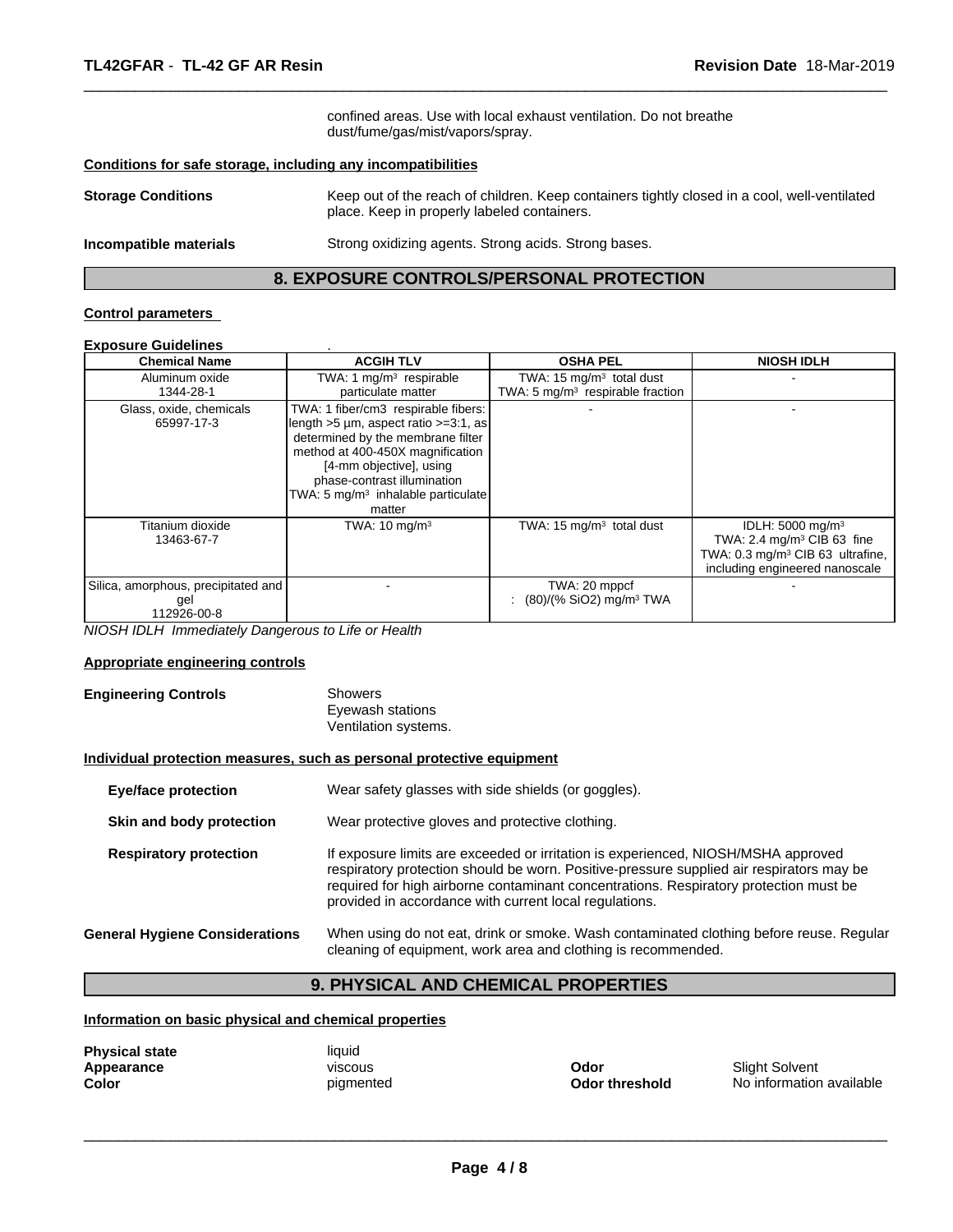| <b>Property</b>                  | Values                   | Remarks • Method                 |
|----------------------------------|--------------------------|----------------------------------|
| рH                               | No information available |                                  |
| Melting point / freezing point   | No information available |                                  |
| Boiling point / boiling range    | > 120 °C / > 248 °F      |                                  |
| <b>Flash point</b>               | 94 °C / 201 °F           | Pensky-Martens Closed Cup (PMCC) |
| <b>Evaporation rate</b>          | No information available |                                  |
| Flammability (solid, gas)        | No information available |                                  |
| <b>Flammability Limit in Air</b> |                          |                                  |
| <b>Upper flammability limit:</b> | No information available |                                  |
| Lower flammability limit:        | No information available |                                  |
| Vapor pressure                   | No information available |                                  |
| Vapor density                    | No information available |                                  |
| <b>Relative density</b>          | 1.5                      |                                  |
| <b>Water solubility</b>          | partially soluble        |                                  |
| Solubility in other solvents     | No information available |                                  |
| <b>Partition coefficient</b>     | No information available |                                  |
| <b>Autoignition temperature</b>  | No information available |                                  |
| <b>Decomposition temperature</b> | No information available |                                  |
| <b>Kinematic viscosity</b>       | No information available |                                  |
| <b>Dynamic viscosity</b>         | No information available |                                  |
| <b>Explosive properties</b>      | Not an explosive         |                                  |
| <b>Oxidizing properties</b>      | Not applicable           |                                  |
|                                  |                          |                                  |
| <b>Other Information</b>         |                          |                                  |
|                                  |                          |                                  |
| Softening point                  | No information available |                                  |
| <b>Molecular weight</b>          | No information available |                                  |
| <b>VOC Content (%)</b>           | 0 q/L                    |                                  |

 $\overline{\phantom{a}}$  ,  $\overline{\phantom{a}}$  ,  $\overline{\phantom{a}}$  ,  $\overline{\phantom{a}}$  ,  $\overline{\phantom{a}}$  ,  $\overline{\phantom{a}}$  ,  $\overline{\phantom{a}}$  ,  $\overline{\phantom{a}}$  ,  $\overline{\phantom{a}}$  ,  $\overline{\phantom{a}}$  ,  $\overline{\phantom{a}}$  ,  $\overline{\phantom{a}}$  ,  $\overline{\phantom{a}}$  ,  $\overline{\phantom{a}}$  ,  $\overline{\phantom{a}}$  ,  $\overline{\phantom{a}}$ 

**10. STABILITY AND REACTIVITY**

**No information available** 

#### **Reactivity**  No data available

**Chemical stability** Stable under recommended storage conditions. **Possibility of Hazardous Reactions** None under normal processing. **Conditions to avoid** Elevated Temperature. Incompatible materials. **Incompatible materials** Strong oxidizing agents. Strong acids. Strong bases. **Hazardous Decomposition Products** Thermal decomposition can lead to release of irritating and toxic gases and vapors.

**Density Density** No information available<br> **Bulk density No information available** 

# **11. TOXICOLOGICAL INFORMATION**

# **Information on likely routes of exposure**

# **Product Information**

| <b>Inhalation</b>   | Based on available data, the classification criteria are not met.                                                |
|---------------------|------------------------------------------------------------------------------------------------------------------|
| Eye contact         | Irritating to eyes.                                                                                              |
| <b>Skin contact</b> | Irritating to skin. Repeated or prolonged skin contact may cause allergic reactions with<br>susceptible persons. |
| Ingestion           | Based on available data, the classification criteria are not met.                                                |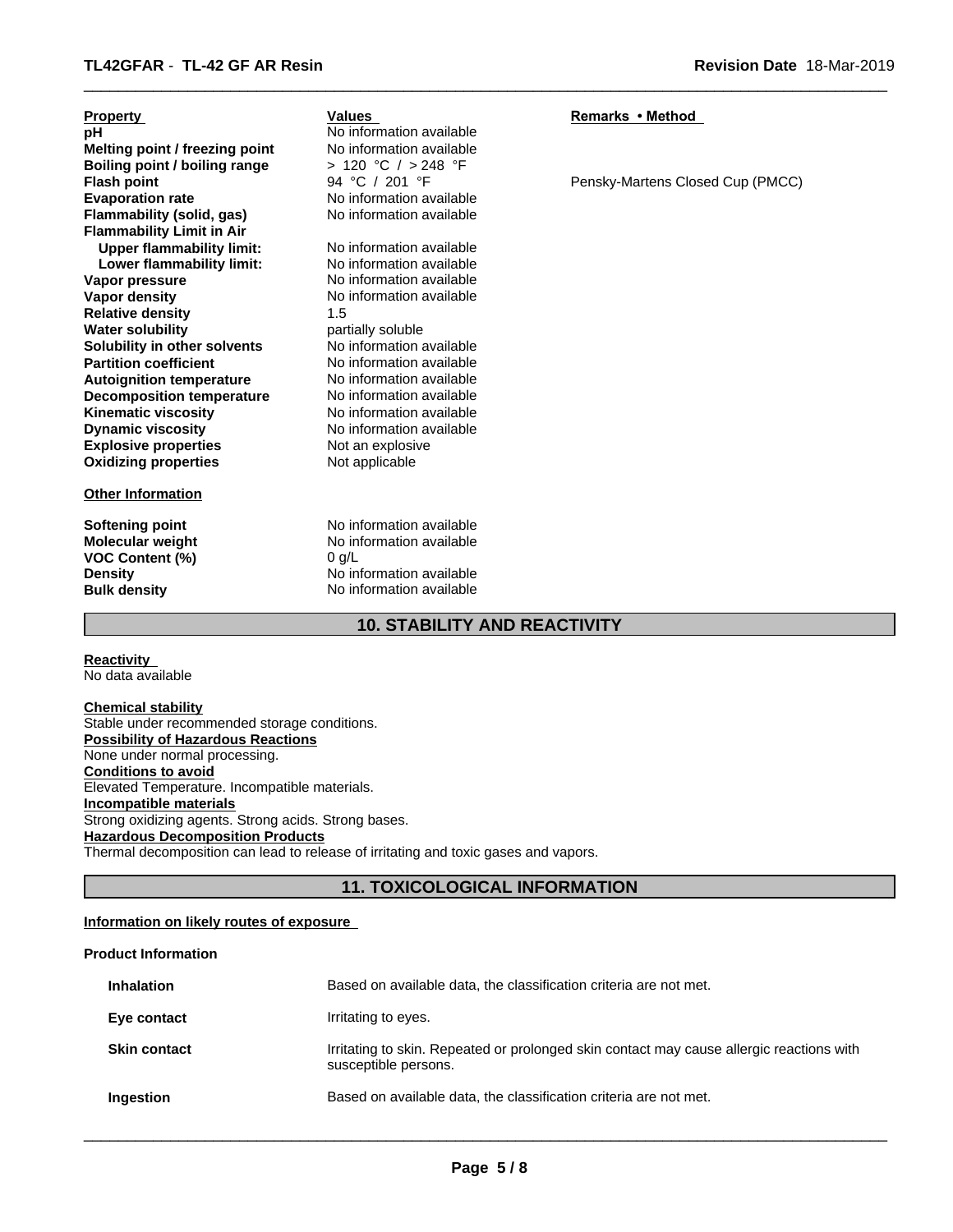| <b>Chemical Name</b>           | Oral LD50             | <b>Dermal LD50</b>    | <b>Inhalation LC50</b> |
|--------------------------------|-----------------------|-----------------------|------------------------|
| Bisphenol A-epichlorohydrin    | $= 11400$ mg/kg (Rat) |                       |                        |
| polymer                        |                       |                       |                        |
| 25068-38-6                     |                       |                       |                        |
| Aluminum oxide                 | $>$ 5000 mg/kg (Rat)  |                       |                        |
| 1344-28-1                      |                       |                       |                        |
| Alkyl (C12-C14) Glycidyl Ether | $= 17100$ mg/kg (Rat) | > 3987 mg/kg (Rabbit) |                        |
| 68609-97-2                     |                       |                       |                        |
| Titanium dioxide               | $> 10000$ mg/kg (Rat) |                       |                        |
| 13463-67-7                     |                       |                       |                        |

#### **Information on toxicological effects**

**Symptoms** May cause skin irritation. May cause an allergic skin reaction. May cause redness and tearing of the eyes.

 $\overline{\phantom{a}}$  ,  $\overline{\phantom{a}}$  ,  $\overline{\phantom{a}}$  ,  $\overline{\phantom{a}}$  ,  $\overline{\phantom{a}}$  ,  $\overline{\phantom{a}}$  ,  $\overline{\phantom{a}}$  ,  $\overline{\phantom{a}}$  ,  $\overline{\phantom{a}}$  ,  $\overline{\phantom{a}}$  ,  $\overline{\phantom{a}}$  ,  $\overline{\phantom{a}}$  ,  $\overline{\phantom{a}}$  ,  $\overline{\phantom{a}}$  ,  $\overline{\phantom{a}}$  ,  $\overline{\phantom{a}}$ 

#### **Delayed and immediate effects as well as chronic effects from short and long-term exposure**

| <b>Sensitization</b>                                                                       | May cause sensitization by skin contact.                                                                                                                       |                                                                   |            |             |  |
|--------------------------------------------------------------------------------------------|----------------------------------------------------------------------------------------------------------------------------------------------------------------|-------------------------------------------------------------------|------------|-------------|--|
| Germ cell mutagenicity                                                                     | Based on available data, the classification criteria are not met.                                                                                              |                                                                   |            |             |  |
| Carcinogenicity                                                                            |                                                                                                                                                                | Based on available data, the classification criteria are not met. |            |             |  |
| <b>Chemical Name</b>                                                                       | <b>ACGIH</b>                                                                                                                                                   | <b>IARC</b>                                                       | <b>NTP</b> | <b>OSHA</b> |  |
| Glass, oxide, chemicals<br>65997-17-3                                                      |                                                                                                                                                                | Group 3                                                           |            |             |  |
| lTitanium dioxide<br>13463-67-7                                                            |                                                                                                                                                                | Group 2B                                                          |            | X           |  |
| Silica, amorphous,<br>precipitated and gel<br>112926-00-8                                  |                                                                                                                                                                | Group 3                                                           |            |             |  |
| Not classifiable as a human carcinogen<br>NTP (National Toxicology Program)<br>X - Present | Reasonably Anticipated - Reasonably Anticipated to be a Human Carcinogen<br>OSHA (Occupational Safety and Health Administration of the US Department of Labor) |                                                                   |            |             |  |
| <b>Reproductive toxicity</b>                                                               | Based on available data, the classification criteria are not met.                                                                                              |                                                                   |            |             |  |
| <b>STOT - single exposure</b>                                                              |                                                                                                                                                                | Based on available data, the classification criteria are not met. |            |             |  |
| <b>STOT - repeated exposure</b>                                                            |                                                                                                                                                                | Based on available data, the classification criteria are not met. |            |             |  |
| <b>Chronic toxicity</b>                                                                    | Repeated contact may cause allergic reactions in very susceptible persons. Avoid repeated<br>exposure.                                                         |                                                                   |            |             |  |
| <b>Target Organ Effects</b>                                                                | Eyes, Skin, Central nervous system, Respiratory system, lungs.                                                                                                 |                                                                   |            |             |  |
| <b>Aspiration hazard</b>                                                                   | Based on available data, the classification criteria are not met.                                                                                              |                                                                   |            |             |  |
|                                                                                            | Numerical measures of toxicity - Product Information                                                                                                           |                                                                   |            |             |  |

**The following values are calculated based on chapter 3.1 of the GHS document** . **ATEmix (oral)** 11,798.00 mg/kg

# **12. ECOLOGICAL INFORMATION**

### **Ecotoxicity**

Toxic to aquatic life with long lasting effects

20 % of the mixture consists of components(s) of unknown hazards to the aquatic environment

#### **Persistence and degradability**

No information available.

**Bioaccumulation**

No information available.

**Other adverse effects**

No information available \_\_\_\_\_\_\_\_\_\_\_\_\_\_\_\_\_\_\_\_\_\_\_\_\_\_\_\_\_\_\_\_\_\_\_\_\_\_\_\_\_\_\_\_\_\_\_\_\_\_\_\_\_\_\_\_\_\_\_\_\_\_\_\_\_\_\_\_\_\_\_\_\_\_\_\_\_\_\_\_\_\_\_\_\_\_\_\_\_\_\_\_\_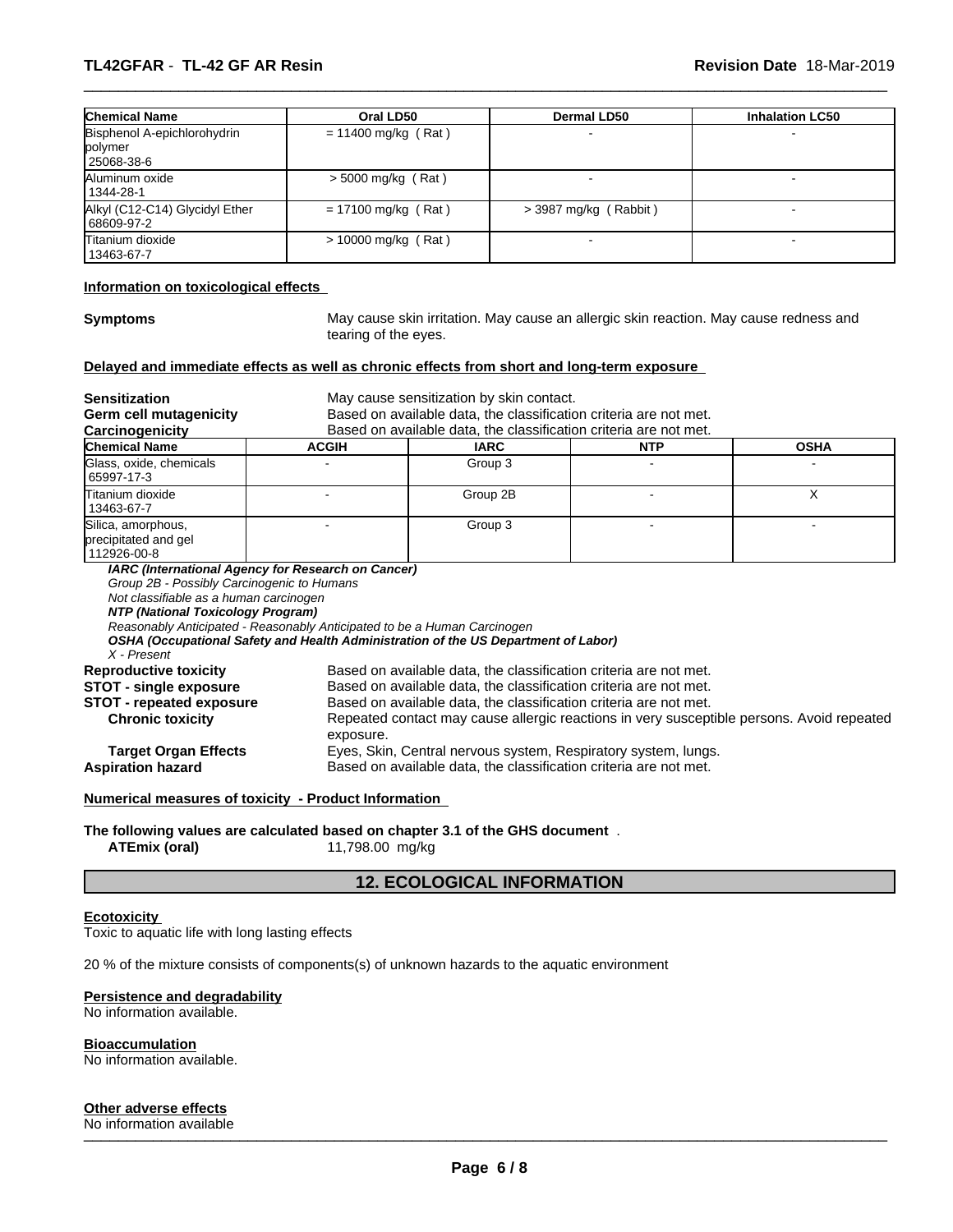# **13. DISPOSAL CONSIDERATIONS**

 $\overline{\phantom{a}}$  ,  $\overline{\phantom{a}}$  ,  $\overline{\phantom{a}}$  ,  $\overline{\phantom{a}}$  ,  $\overline{\phantom{a}}$  ,  $\overline{\phantom{a}}$  ,  $\overline{\phantom{a}}$  ,  $\overline{\phantom{a}}$  ,  $\overline{\phantom{a}}$  ,  $\overline{\phantom{a}}$  ,  $\overline{\phantom{a}}$  ,  $\overline{\phantom{a}}$  ,  $\overline{\phantom{a}}$  ,  $\overline{\phantom{a}}$  ,  $\overline{\phantom{a}}$  ,  $\overline{\phantom{a}}$ 

| Waste treatment methods | Disposal should be in accordance with applicable regional, national and local laws and |
|-------------------------|----------------------------------------------------------------------------------------|
| Disposal of wastes      | regulations.                                                                           |
| Contaminated packaging  | Do not reuse container.                                                                |

# **14. TRANSPORT INFORMATION**

| <b>DOT</b>                                                                                                                                                           | Not regulated                                                                                                                                                                                                            |
|----------------------------------------------------------------------------------------------------------------------------------------------------------------------|--------------------------------------------------------------------------------------------------------------------------------------------------------------------------------------------------------------------------|
| <b>TDG</b>                                                                                                                                                           | Not regulated                                                                                                                                                                                                            |
| <b>IATA</b><br>UN/ID no<br>Proper shipping name<br><b>Hazard Class</b><br><b>Packing Group</b><br><b>ERG Code</b><br><b>Special Provisions</b><br><b>Description</b> | <b>UN3082</b><br>Environmentally hazardous substance, liquid, n.o.s.<br>9<br>Ш<br>9L<br>A97, A158, A197<br>UN3082, Environmentally hazardous substance, liquid, n.o.s. (Bisphenol A-epichlorohydrin<br>polymer), 9, III  |
| <b>IMDG</b><br>UN/ID no<br>Proper shipping name<br><b>Hazard Class</b><br><b>Packing Group</b><br>EmS-No<br><b>Special Provisions</b><br><b>Description</b>          | <b>UN3082</b><br>Environmentally hazardous substance, liquid, n.o.s.<br>9<br>Ш<br>$F-A, S-F$<br>274, 335<br>UN3082, Environmentally hazardous substance, liquid, n.o.s. (Bisphenol A-epichlorohydrin<br>polymer), 9, III |

# **15. REGULATORY INFORMATION**

| Complies |  |
|----------|--|
| Complies |  |
| Complies |  |
| Complies |  |
| Complies |  |
| Complies |  |
| Complies |  |
|          |  |

#### **Legend:**

**TSCA** - United States Toxic Substances Control Act Section 8(b) Inventory **DSL/NDSL** - Canadian Domestic Substances List/Non-Domestic Substances List **EINECS/ELINCS** - European Inventory of Existing Chemical Substances/European List of Notified Chemical Substances **ENCS** - Japan Existing and New Chemical Substances **IECSC** - China Inventory of Existing Chemical Substances **KECL** - Korean Existing and Evaluated Chemical Substances **PICCS** - Philippines Inventory of Chemicals and Chemical Substances **AICS** - Australian Inventory of Chemical Substances

# **US Federal Regulations**

#### **SARA 313**